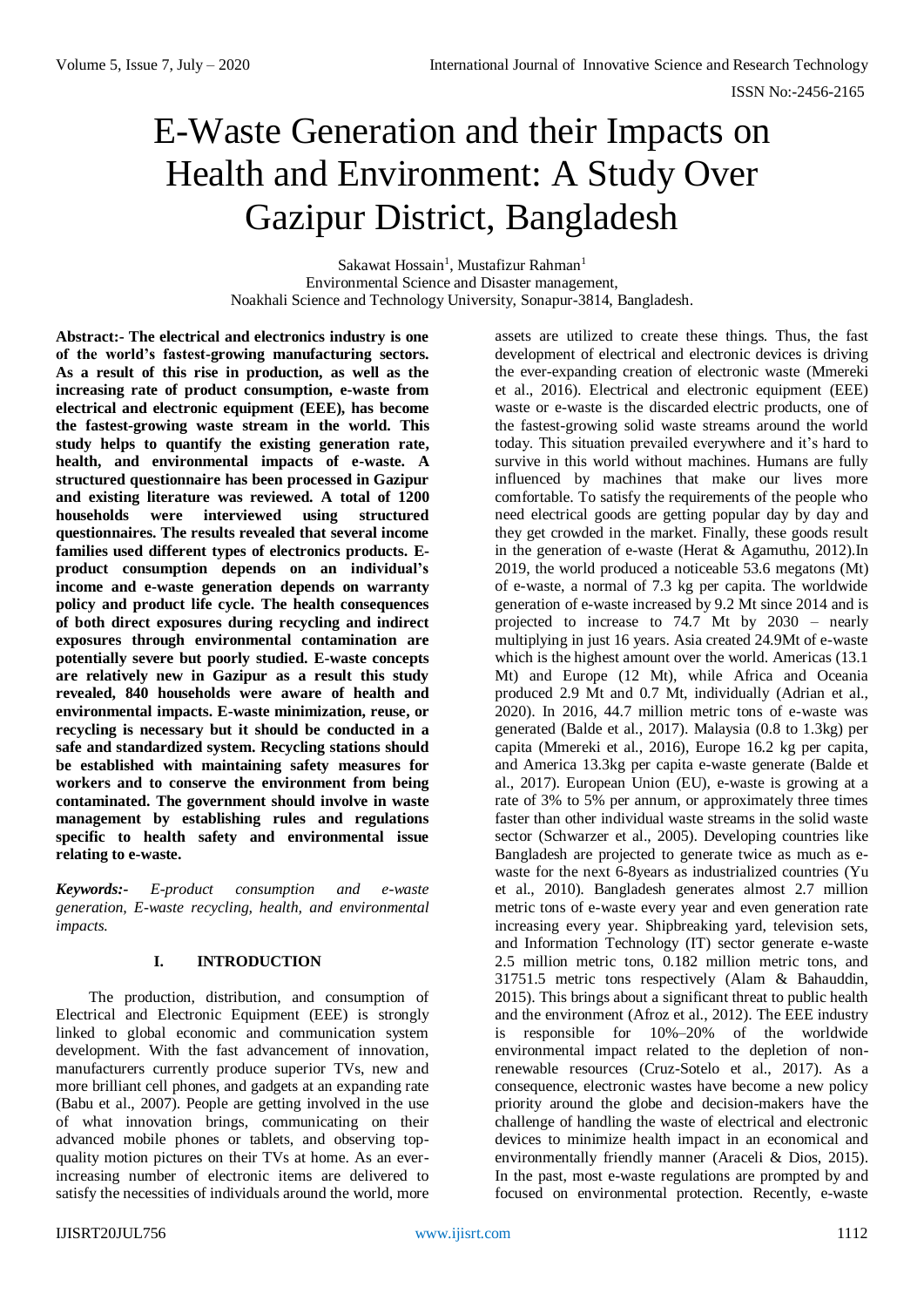guidelines have been adopted and enforced to ensure public health and environmental safety (Grant et al., 2013). The adoption of the legislation on EEE prompts basic changes in the field of electronic piece reusing. Besides, political decisions and legitimate selection will impact the advancement of the EEE treatment framework (Barba-Gutiérrez et al., 2008). Basel Convention (1989), which has been ratified by 181 countries, prohibits the export of ewaste (Bergesen et al., 2019). Despite export guidelines, this convention has a loophole that permits e-waste exportation if it is intended for "re-use." This detail leads to a large quantity of near end-of-life EEE being exported. These older electronic products have short life spans, if any in the least, once they reach the export countries. As a result, the e-waste designated for "re-use" only ends up contributing to the e-waste problem in the developing, recipient countries (The Lancet, 2013). Within the EU, the Waste Electrical and Electronic Equipment Directive requires manufacturers and importers within member states to require back their products from consumers and ensure sound environmental methods are used to dispose of the e-

waste (Perkins et al., 2014). However, this study aimed to measure generation scenario of e-waste, and their health and environmental hazard over Gazipur city, Bangladesh. This study promoted more preciously regarding e-waste and its chemical pollutants and will in a helping way to increase the proper e-waste management practices that can reduce the human health and environmental hazard.

## **II. METHODOLOGIES**

## *Study area:*

This study was conducted over 1200 households of the Gazipur district (Figure 1) which were randomly selected for the study. Gazipur is one of the longest districts in the Dhaka Division with population 3403912 and Gazipur located in between 23°53' and 24°21' north latitudes and 90°09' and 92°39' east longitudes. It is bounded by [Mymensingh](http://en.banglapedia.org/index.php?title=Mymensingh_District) and [Kishoreganj](http://en.banglapedia.org/index.php?title=Kishoreganj_District) districts on the north; [Dhaka,](http://en.banglapedia.org/index.php?title=Dhaka_District) [Narayanganj,](http://en.banglapedia.org/index.php?title=Narayanganj_District) and [Narsingdi](http://en.banglapedia.org/index.php?title=Narsingdi_District) district on the south; Narsingdi district on the east and Dhaka and [tangail](http://en.banglapedia.org/index.php?title=Tangail_District) districts on the west.



Fig 1:- Geographical Location map of the study area (Gazipur District).

## *Data Collection:*

To identify the generation, sources, health, and environmental impacts of e-waste in the study area, a selfexploratory questionnaire was used for the study. The experimental data represented here were collected from the Gazipur district. Data were collected from selected 1200 households once in every month from January 2015 to January 2020 total 60 times then averaged to calculate consumption and e-waste quantification. The questionnaire was developed to evaluate e-product consumption, e-waste generation, health, and environmental impacts within the Gazipur. Data gathering techniques included observation, semi-structured questionnaires survey, and informal dialogue with household members and workers who handling or recycling e-product.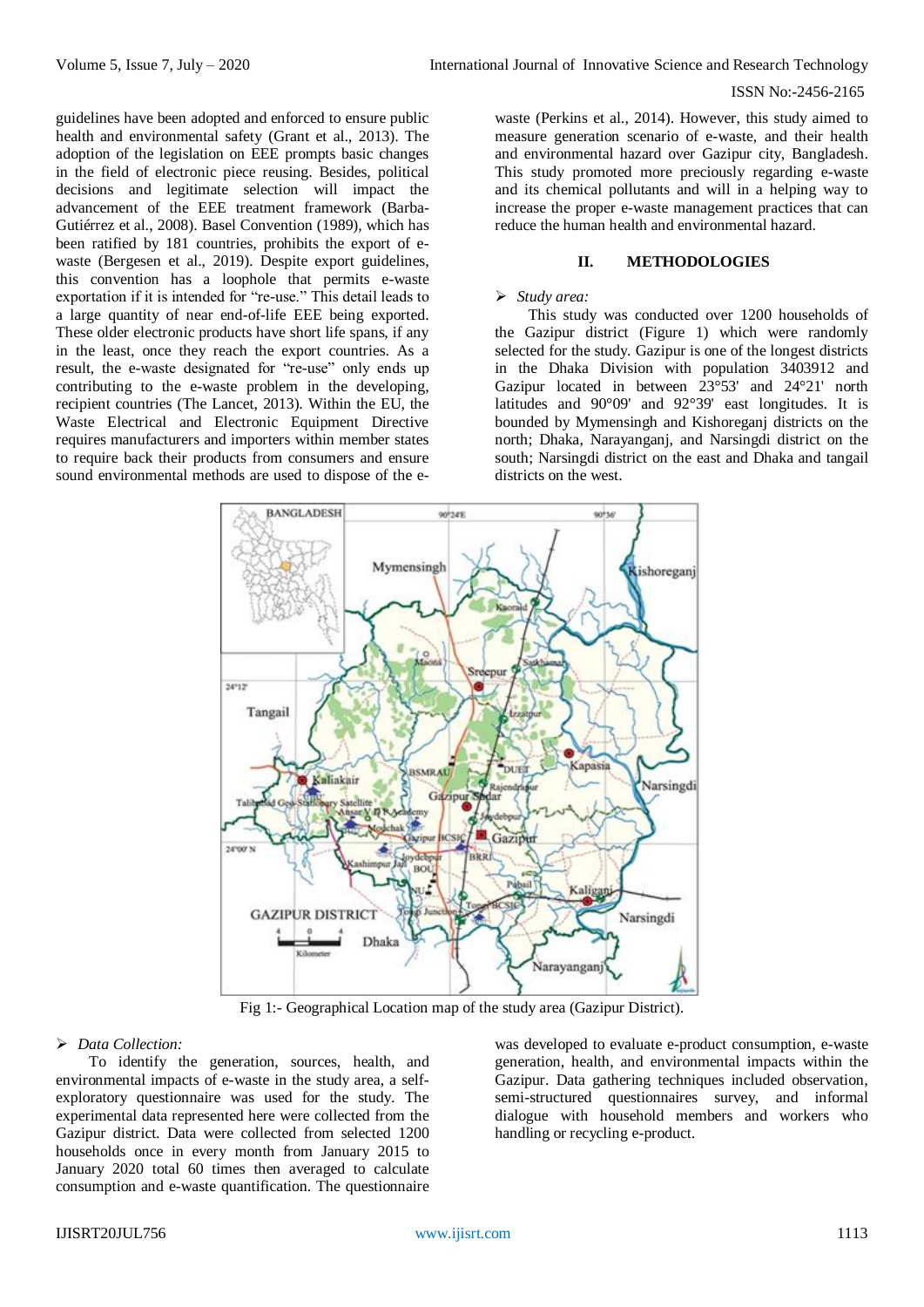#### *Data Analysis:*

For the analysis of collected data, Microsoft Excel (2013) software was used. Data were input in the excel sheet software and percentages, average (mean) of the relevant were showed by mostly in tabular forms along with graphs and tables.

#### **III. RESULT AND DISCUSSION**

 *Socio-economic condition and status of EEE consumption.*

Economic goods consumption, repairing, and waste generation depend on Socio-economic conditions, education level, and gender (Rahman et al., 2020). Quantitative study over EEE consumption and repairing requires information relating to the life cycle of products and recycling of EEE influenced by rules and legislation. This study conducted over 1200 family, one person from each family were male was 82%, and female 18%. The age of the respondents was grouped into five classes (figure 2).



Fig 2:- Age classes of the respondent from each household



Fig 3:- Income level of Households

Education is an important factor in developing countries like Bangladesh, ensuring the economic condition of the household's improvement and changing the lifestyle, motivations, and Electrical home appliances. This study found respondents completed primary, secondary, higher secondary, and graduate in number 60, 80, 160, and 900 respectively (Figure 4). Education also influences for better employment opportunities and social establishments. Higher educated have better possibilities for income higher income (figure 5).



Fig 4:- Education level of the respondents.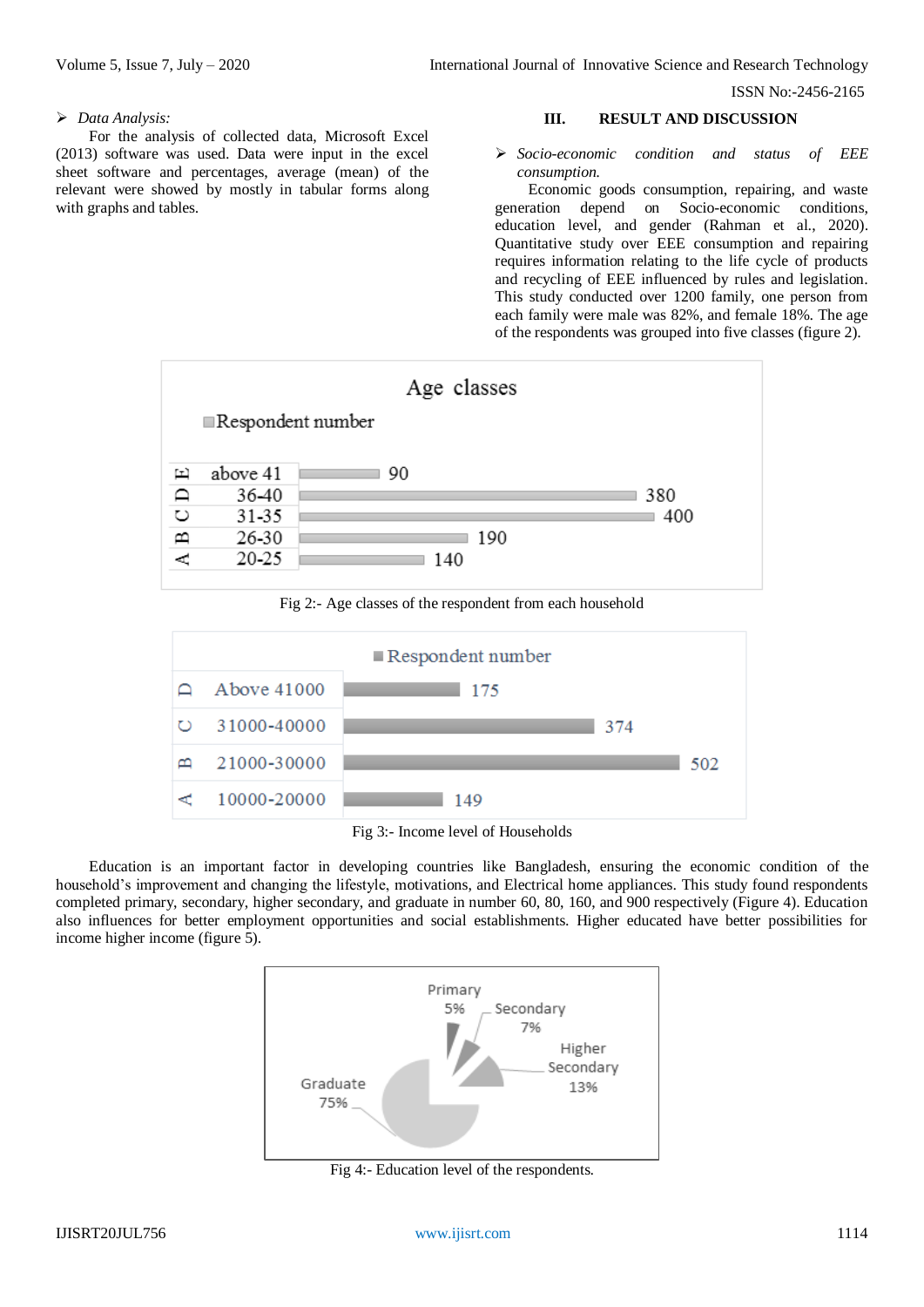

Fig 5:- Occupational variations of the target population.

According to the study, a considerable number of the respondents 175,374,502 and 149 monthly income above 41000, 31000-40000, 21000-30000, and 10000-20000 BDT respectively (Figure 3).

The occupational variation is also found, where private employees, businesses, teachers, workers, and government employees are 63%, 12%, 10%, 7%, and 8% respectively.

|                            |                  | Individuals income and average electric product consumption |                 |                    |
|----------------------------|------------------|-------------------------------------------------------------|-----------------|--------------------|
| $D = 40000$                |                  |                                                             |                 |                    |
| $C:31000-40000$            |                  |                                                             |                 |                    |
| Income<br>B:21000-30000    |                  |                                                             |                 |                    |
| A:10000-20000              |                  |                                                             |                 |                    |
|                            | 0%<br>10%<br>20% | 50%<br>30%<br>40%                                           | 60%<br>70%      | 80%<br>90%<br>100% |
|                            | A:10000-20000    | B:21000-30000                                               | $C:31000-40000$ | $D<$ 40000         |
| Mobile Phone               | 2.575            | 3.225                                                       | 3.5             | 3.65               |
| <b>Television</b>          | 1.025            | 1.1                                                         | 1.1             | 1.2                |
| ■Refrigerator              | 0.75             | 1.025                                                       | 1.2             | 1.125              |
| $A$ ir Conditioner         | $\theta$         | 0                                                           | 0.2             | 0 5 2 5            |
| $\blacksquare$ Rice Cooker | 0.752            | 0.9                                                         | 0.95            |                    |
| Blunder                    | 0.775            | 0.875                                                       | 092             | 0.95               |
| ■ Water Heater             | 0.5              | 0.575                                                       | 0.6             | 0.65               |
| $\blacksquare$ Oven        | 0.475            | 0.6                                                         | 0.65            | 07                 |
| Electrical Fan             | 3.225            | 405                                                         | 4.2             | 4 5 2 5            |
| ■Florescent Bulb           | 3.725            | 6                                                           | 61              | 6.225              |
| Computer/Laptop            | 0.4              | 0.7                                                         | 0.75            | 0.8                |
| $\blacksquare$ Iron        | 0.675            | 0.85                                                        | 0.9             | 0.925              |
| ■ Washing Machine          | $\bf{0}$         | 0.25                                                        | 0.3             | 0.425              |

Fig 6:- Relationship between an individual's income and average EEE consumption by a household in 2019.

Economic conditions, education levels, and occupations are interlinked and affect the EEE consumption amount. The high income of a household determined by education level and electrical equipment consumption increase by increasing the income of individuals (figure 6). The study showed that, high-income families using more electronic products than middle and low income. Luxurious electronic products such as air conditioners, washing machines, oven, and computers are not available in a lowincome household. In high-income level contained air

conditioner (0.525), oven (0.7), and washing machine (0.425). Fewer amounts of these products are available in a middle-income household. Mobile phones, electronic fan, bulb, rice cooker, blunder are common products all of the household. Though television, refrigerator, computer are luxurious products these are available in all, on average where high levels contain television (1.2), refrigerator (1.125), computer (0.8), middle level carried television (1.1), refrigerator (1.025), computer (0.7). Fluorescent bulbs are the products which are larger volume in high and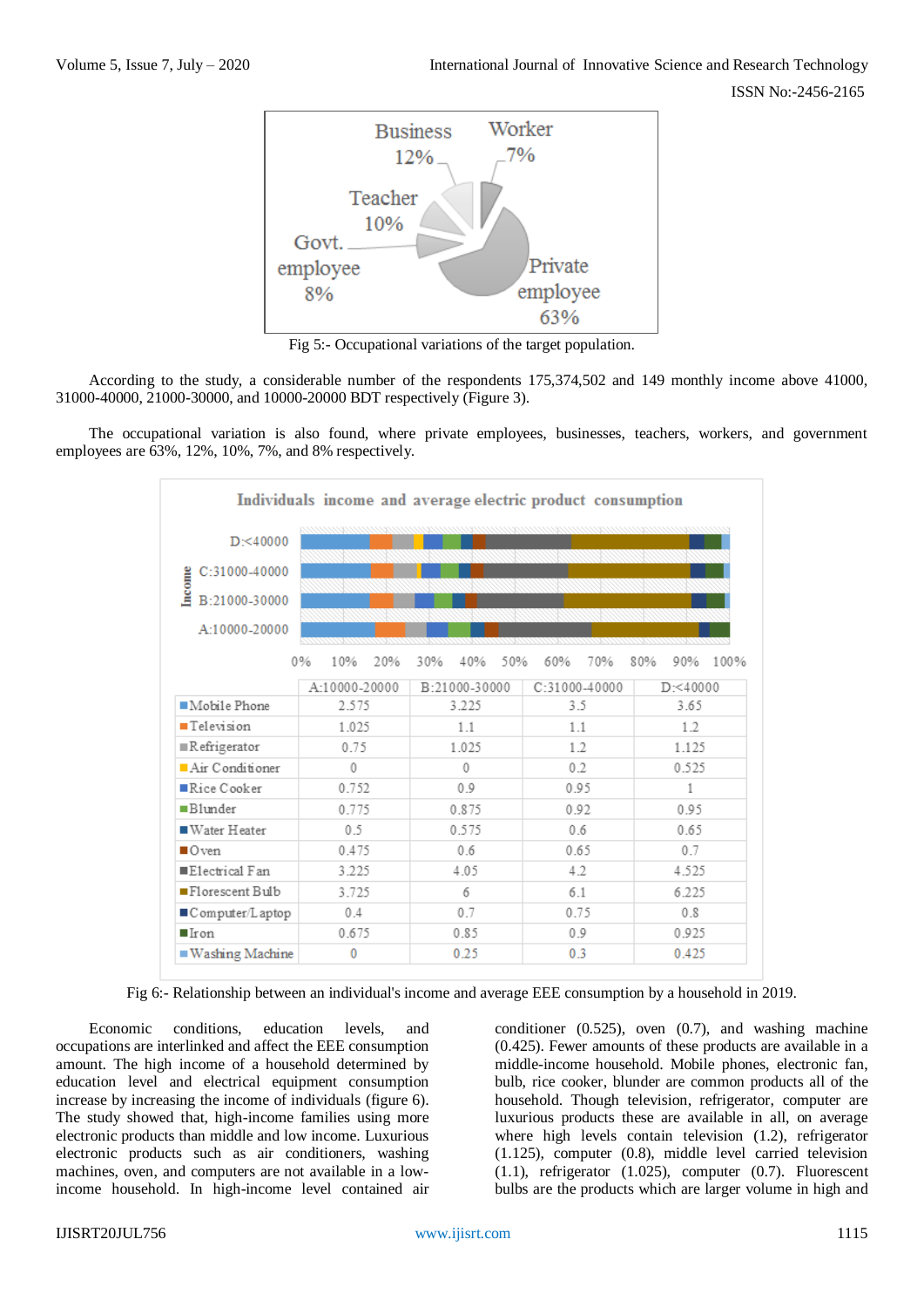middle than low. Mobile phone (3.15), fluorescent bulb (5.32), electronic fan (3.94) (on average per household) is the most dominating electronic product overall household in the Gazipur city corporation area. It was found that iron, blunder, rice cooker are also common e-products in the overall household but high-income households consume a larger amount of e-product than others.

# *E-waste generation status from households.*

Electrical and electronic equipment consumption, repairing and replacing tendency of e-products by a new

one depending on the socio-economic conditions, the life cycle of EEE, size of the family, availability of the product, and warranty policy. Investigation of 1200 family shows nearly 60%, 30%, and 10% family has family members 0-5, 6-10, and over 10 people respectively. The study also showed that when electronic products are not repairable these are taken to the repairing shop and the damaged parts of electronic products are replaced by new ones considered as e-waste.



Fig 7:- EEE consumption and e-waste generation cycle in the study area.

E-waste generates from discarded electronics appliances such as televisions, personal computers, telephones, air conditioners, cell phones, electronic toys, etc. In 2019, a larger portion of the e-waste generated by the bulb (1.35g) generated than any other products and mobile phones generated the second-largest amount of e-waste (1.025g). Respective amount of e-waste also generated by the rice cooker (0.567g), blunder (0.167g), electronic fan (0.35g), television (0.25g) and refrigerators (0.225g) in per household. Similarly, from 2015 to 2019 bulb (4.30g) was also the first position in e-waste generating, and the mobile phone (2.242g) contain every household. The comparatively fewer amount of e-waste generated by refrigerator (0.34g), electronic fan (0.484g) last five years than this year (0.225g), and (0.35g) (table 1). The amount of e-waste generation from non-repairable eproducts is higher than repairable e-product in a specific period (Table 2).

| Electrical and electronic equipment's<br>(EEE) | E-waste generation rate,<br>gram/households (2019) | E-waste generation rate,<br>gram/households (2015-2019) |
|------------------------------------------------|----------------------------------------------------|---------------------------------------------------------|
| Mobile Phones                                  | 1.025                                              | 2.242                                                   |
| Televisions                                    | 0.25                                               | 0.492                                                   |
| Refrigerators                                  | 0.225                                              | 0.34                                                    |
| Air Conditioners                               | 0.067                                              | 0.092                                                   |
| <b>Rice Cooker</b>                             | 0.567                                              | 1.1625                                                  |
| Blunder                                        | 0.167                                              | 0.192                                                   |
| Water Heater                                   | 0.375                                              | 0.32                                                    |
| Oven                                           | 0.084                                              | 0.1584                                                  |
| <b>Electrical Fan</b>                          | 0.35                                               | 0.484                                                   |
| <b>Fluorescent Bulb</b>                        | 1.35                                               | 4.3                                                     |
| Computer/Laptop                                | 0.15                                               | 0.2584                                                  |
| Iron                                           | 0.175                                              | 0.22                                                    |
| <b>Washing Machine</b>                         | 0.117                                              | 0.175                                                   |

Table 1:- Average e-waste generation from non-repairable e-products of households in Gazipur City.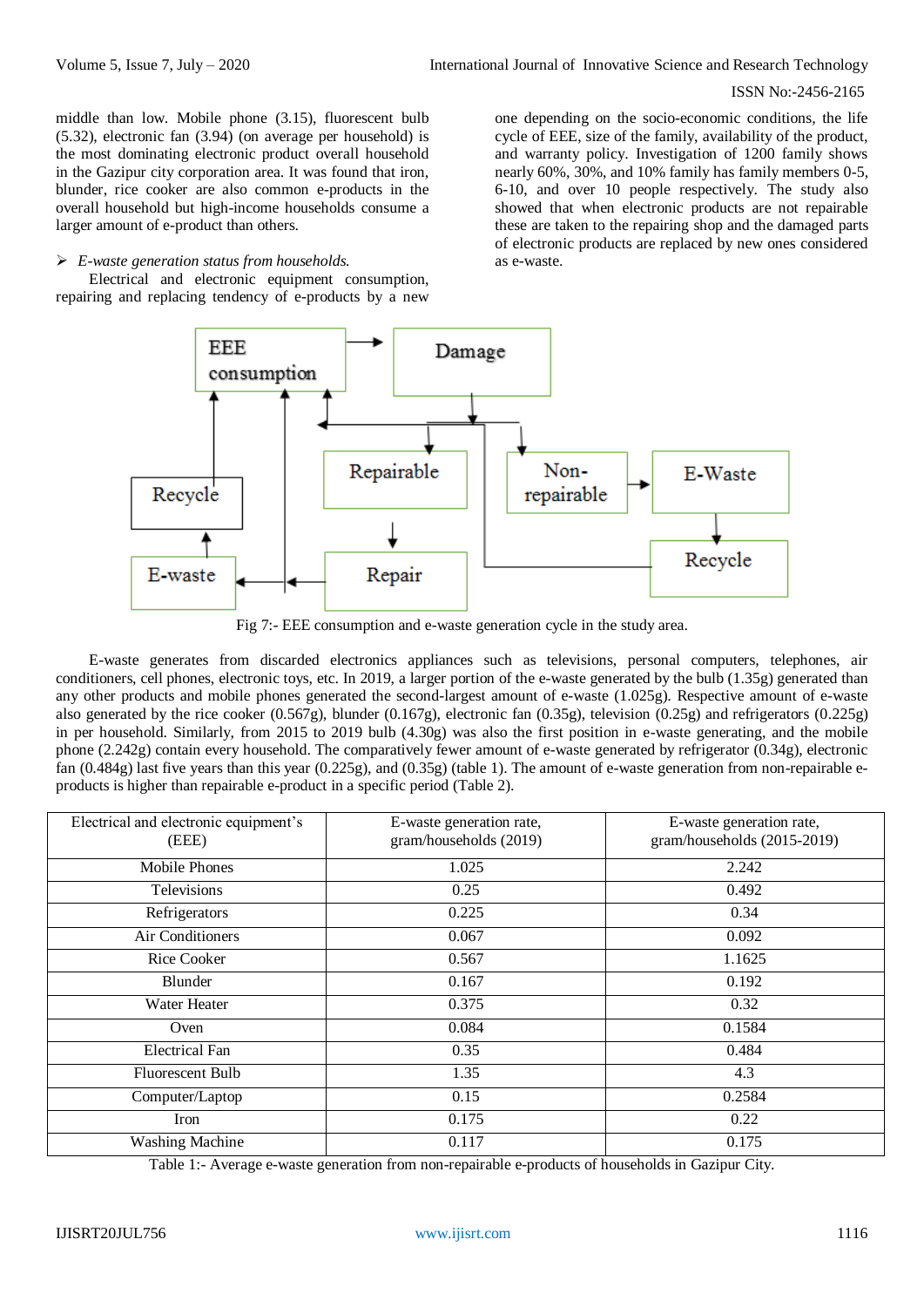| ISSN No:-2456-2165 |
|--------------------|
|                    |

|                       | Year-2019                                           |                                                                  | Years-2015-2019                                |                                                     |                                                                  |                                                |
|-----------------------|-----------------------------------------------------|------------------------------------------------------------------|------------------------------------------------|-----------------------------------------------------|------------------------------------------------------------------|------------------------------------------------|
| <b>E-Products</b>     | High-class<br>households.<br>(income:<br>$<$ 40000) | Middle-class<br>households.<br>(income: >40000<br>but $<$ 21000) | Low-class<br>households.<br>(income:<br>>20000 | High-class<br>households.<br>(income:<br>$<$ 40000) | Middle-class<br>households.<br>(income: >40000<br>but $<$ 21000) | Low-class<br>households.<br>(income:<br>>20000 |
| Mobile                |                                                     |                                                                  |                                                |                                                     |                                                                  |                                                |
| Phones                | 0.575                                               | 0.25                                                             | 0.05                                           | 1.075                                               | 1.025                                                            | 0.125                                          |
| Televisions           | 0.35                                                | 0.29                                                             | 0.22                                           | 0.75                                                | 0.35                                                             | 0.025                                          |
| Refrigerators         | 0.25                                                | 0.75                                                             | 0.15                                           | 0.4                                                 | 0.3                                                              | 0.1                                            |
| Air                   |                                                     |                                                                  |                                                |                                                     |                                                                  |                                                |
| Conditioners          | 0.1                                                 | $00\,$                                                           | $00\,$                                         | 0.25                                                | $00\,$                                                           | 00                                             |
| Rice Cooker           | 0.25                                                | 0.65                                                             | 0.4                                            | 0.75                                                | 0.5                                                              | 0.25                                           |
| Blunder               | 0.15                                                | 0.15                                                             | 0.75                                           | 0.05                                                | 0.25                                                             | 0.35                                           |
| <b>Water Heater</b>   | 0.375                                               | 0.45                                                             | 0.3                                            | 0.35                                                | 0.51                                                             | 0.12                                           |
| Oven                  | 0.05                                                | 0.01                                                             | $00\,$                                         | 0.02                                                | 0.01                                                             | 00                                             |
| <b>Electrical Fan</b> | 0.35                                                | 0.25                                                             | 0.15                                           | 0.075                                               | 0.025                                                            | 0.05                                           |
| Florescent            |                                                     |                                                                  |                                                |                                                     |                                                                  |                                                |
| Bulb                  | 1.1                                                 | 1.7                                                              | 0.55                                           | 1.45                                                | 4.25                                                             | 3.35                                           |
| Computer/Lap          |                                                     |                                                                  |                                                |                                                     |                                                                  |                                                |
| top                   | 0.15                                                | 0.02                                                             | 0.075                                          | 0.35                                                | 0.25                                                             | 0.15                                           |
| Iron                  | 0.17                                                | 0.13                                                             | 0.05                                           | 0.7                                                 | 0.3                                                              | 0.1                                            |
| Washing               |                                                     |                                                                  |                                                |                                                     |                                                                  |                                                |
| Machine               | 0.02                                                | 0.01                                                             | $00\,$                                         | 0.24                                                | 0.12                                                             | $00\,$                                         |

Table 2:- Average e-waste generation rate from repairable e-products of households in Gazipur City.

## *Health and environmental impacts of e-waste.*

E-waste concepts are relatively new in Gazipur as a result this survey revealed, only 70% of the households (in number 840 households) were aware of health and environmental impacts. Remaining 30% of the respondents didn't know about e-waste before this survey. Available handling methods practiced by the households for e-waste in Gazipur were to sell e-waste to vendors or stores in the site of generation. This study found, 78% of e-waste collected by vendors transfer to recycling stations and after recycling they resell in the market place but the other 22% of e-waste stored in the site of generation considered mismanaged that pose threat environment and health as people do not know how to discard them. According to this study, about 19% respondents from 1200 households know that e-waste contains many hazardous metallic contaminants such as lead, cadmium, and beryllium and brominated flame-retardants which have toxic irreversible effects on human health and environment and only 7% of the households know that valuable materials like aluminum, gold, can be extracted from EEE by proper handling and recycling. Ewaste introduced into the human body by inhalation, ingestion, or direct contact with waste or by food chain interruption. The Health and environmental effects of e-waste in the study area observed are listed in (Table 9).

| <b>Compositions of e-waste</b> | Health effects observed in Gazipur due to e-waste*                 |
|--------------------------------|--------------------------------------------------------------------|
| Lead                           | Central nervous systems                                            |
|                                | peripheral nervous systems                                         |
|                                | blood systems                                                      |
|                                | kidney damage                                                      |
|                                | effects on the brain development of children                       |
|                                | circulatory system and kidney                                      |
| Cadmium                        | Toxic irreversible effects on human health                         |
|                                | Accumulates in kidney and liver                                    |
|                                | Causes neural damage                                               |
|                                |                                                                    |
|                                |                                                                    |
| Mercury                        | Chronic damage to the brain                                        |
|                                | Respiratory and skin disorders due to bioaccumulation in fishes    |
| Chromium                       | Causes bronchitis                                                  |
| Plastics and PVC               | Burning produces dioxin that causes reproductive and developmental |
|                                | problems                                                           |
| Copper                         | Stomach cramps                                                     |
|                                | <b>Nausea</b>                                                      |
|                                | liver damage                                                       |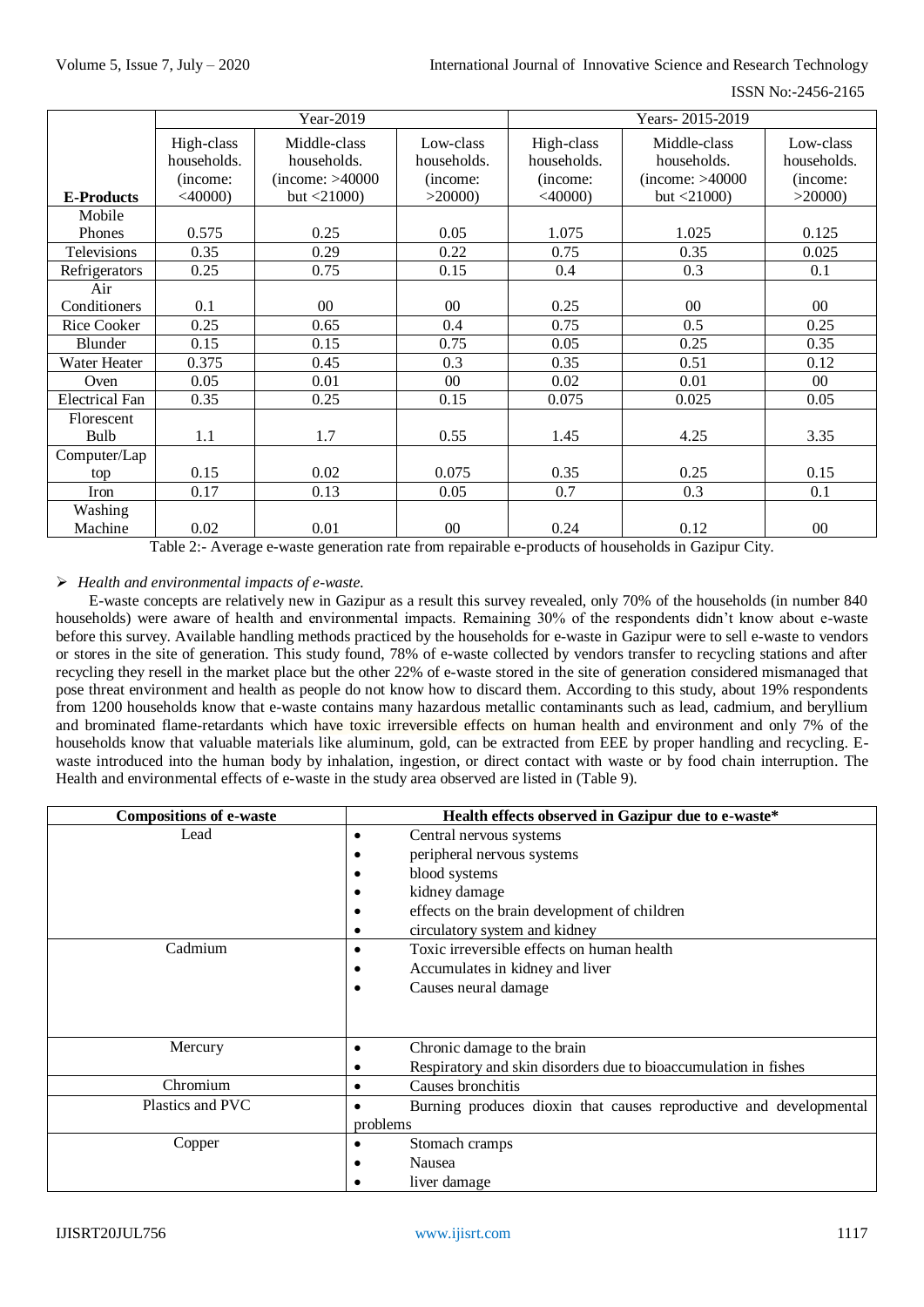| <b>Beryllium</b> | Carcinogenic (lung cancer) |                                                               |
|------------------|----------------------------|---------------------------------------------------------------|
|                  |                            | Inhalation of fumes and dust causes chronic beryllium disease |
| Lithium          |                            | Lithium can pass into breast milk and may harm a nursing baby |
|                  |                            | Inhalation of the substance may cause lung edema              |

\*Source:(Grant et al., 2013)

Table 3:- Health risk from e-waste compositions to human and animal health.

Harmful environmental effects also observed in Gazipur due to e-waste mismanagement such as toxic chemicals are released into the air or when electronic waste is thrown away in landfills their toxic materials seep into groundwater, affecting surface water and land and degrade soil quality.

# **IV. CONCLUSIONS**

E-waste management should be a priority issue amongst competing needs in the community facilities. Present recycling facilities in the study area are not healthy and environment friendly. Even recycling of e-waste not maintaining health and safety measures. The results of the study estimated that the average e-waste generation from 2015-2019 and factors that influence a generation. The ewaste generation in the coming years would be even greater because of increasing consumption rate and socioeconomic condition improvement. This growth has significant health and environmental impact. This study will be a reference to identify impacts from e-waste and the quantitative volume of e-waste generated from households. E-waste recycling should follow proper health and safety measures and e-waste should not treat as a municipal solid waste for worker's safety and environmental conservation. The government should establish strict rules, regulations and encourage general people to hand over e-waste to local recycler with minimum cost as encouragement money.

## **ACKNOWLEDGMENTS**

The authors acknowledge financial support from Sustainable Environment Bangladesh (SEB), Dhaka. Faijunnesa Rashid from Biotechnology and Genetic engineering department of Noakhali Science and Technology University for helpful support during data collection.

## **REFERENCES**

- [1]. Adrian, C. S., Drisse, M. B., Cheng, Y., Devia, L., & Deubzer, O. (2020). *The Global E-waste Monitor 2020*.
- [2]. Afroz, R., Masud, M. M., Akhtar, R., & Duasa, J. B. (2012). Public Environmental Awareness and Performance in Kuala Lumpur City, Malaysia: A Case Study on Household Electrical and Electronic Equipment. *Environment and Urbanization Asia*, *3*(2), 385–396. https://doi.org/10.1177/0975425312461100
- [3]. Alam, M., & Bahauddin, K. M. (2015). Electronic Waste in Bangladesh: Evaluating the Situation, Legislation and Policy and Way Forward With Strategy and Approach. *Present Environment and*

*Sustainable Development*, *9*(1), 81–101. https://doi.org/10.1515/pesd-2015-0005

- [4]. Araceli, D. Q., & Dios, Q. (2015). The Reuse of Waste Electrical and Electronic Equipment (WEEE). A Bibliometric Analysis. *International Journal of Waste Resources*, *05*(02). https://doi.org/10.4172/2252-5211.1000177
- [5]. Babu, B. R., Parande, A. K., & Basha, C. A. (2007). Electrical and electronic waste: A global environmental problem. *Waste Management and Research*, *25*(4), 307–318. https://doi.org/10.1177/0734242X07076941
- [6]. Balde, C. P., Forti, V., Gray, V., Kuehr, R., & Stegmann, P. (2017). The global e-waste monitor 2017. In *United Nations University*. https://doi.org/10.1016/j.proci.2014.05.148
- [7]. Barba-Gutiérrez, Y., Adenso-Díaz, B., & Hopp, M. (2008). An analysis of some environmental consequences of European electrical and electronic waste regulation. *Resources, Conservation and Recycling*, *52*(3), 481–495. https://doi.org/10.1016/j.resconrec.2007.06.002
- [8]. Bergesen, H. O., Parmann, G., & Thommessen, O. B. (2019). Convention on the Control of Transboundary Movements of Hazardous Wastes and their Disposal (Basel Convention). *Yearbook of International Cooperation on Environment and Development 1998– 99*, 87–89. https://doi.org/10.4324/9781315066547-15
- [9]. Cruz-Sotelo, S. E., Ojeda-Benítez, S., Sesma, J. J., Velázquez-Victorica, K. I., Santillán-Soto, N., García-Cueto, O. R., Concepción, V. A., & Alcántara, C. (2017). E-waste supply chain in Mexico: Challenges and opportunities for sustainable management. *Sustainability (Switzerland)*, *9*(4), 1–17. https://doi.org/10.3390/su9040503
- [10]. Grant, K., Goldizen, F. C., Sly, P. D., Brune, M. N., Neira, M., van den Berg, M., & Norman, R. E. (2013). Health consequences of exposure to e-waste: A systematic review. *The Lancet Global Health*, *1*(6), e350–e361. https://doi.org/10.1016/S2214- 109X(13)70101-3
- [11]. Herat, S., & Agamuthu, P. (2012). E-waste: A problem or an opportunity? Review of issues, challenges and solutions in Asian countries. *Waste Management and Research*, *30*(11), 1113–1129. https://doi.org/10.1177/0734242X12453378
- [12]. Mmereki, D., Li, B., Baldwin, A., & Hong, L. (2016). The Generation, Composition, Collection, Treatment and Disposal System, and Impact of E-Waste. *E-Waste in Transition - From Pollution to Resource*. https://doi.org/10.5772/61332